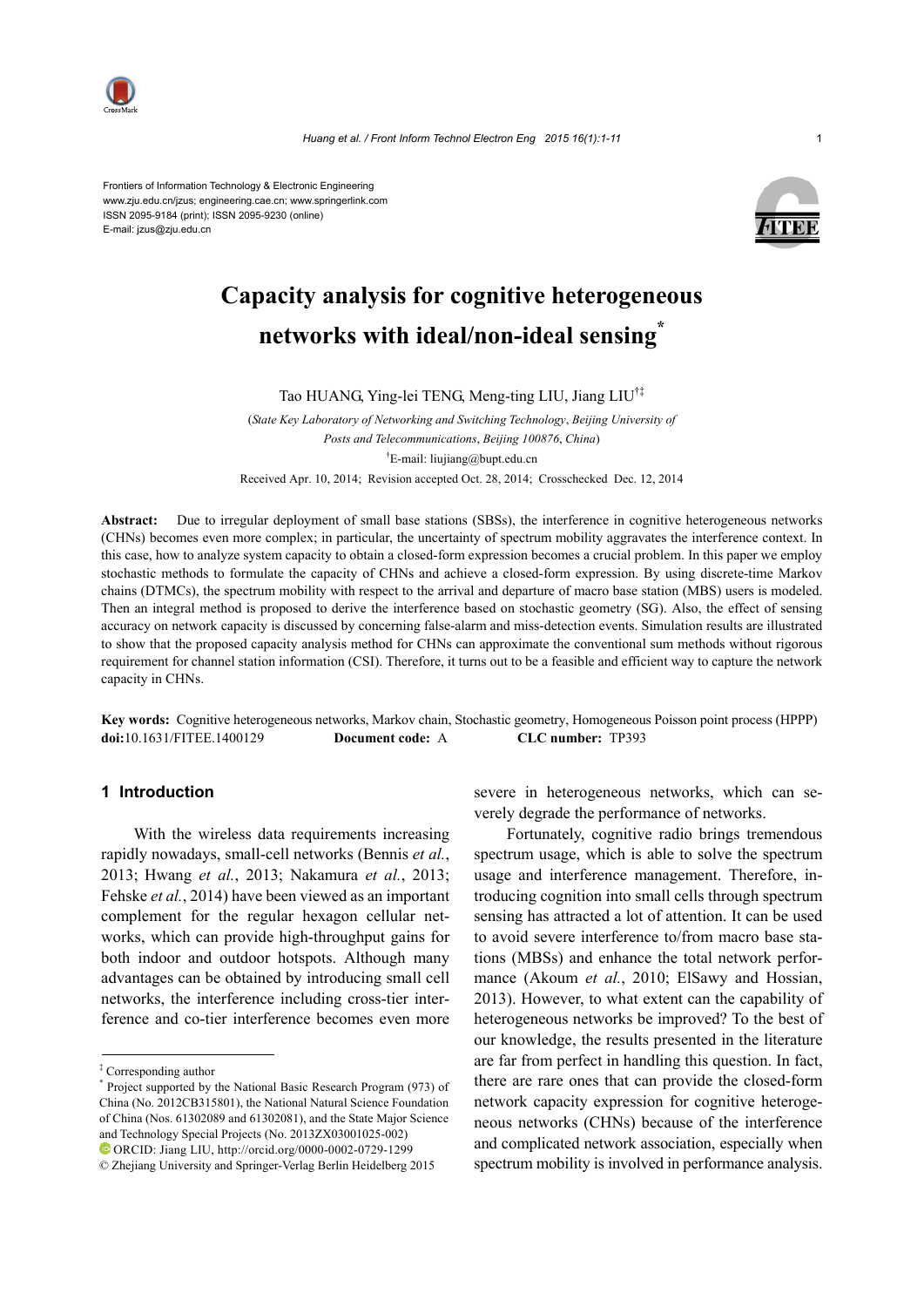Recently, there has been a tendency of using stochastic geometry (SG) theory to capture the topological distribution of the infrastructure in multi-tier cellular networks. For the SG theory, some interesting conclusions have been drawn. Andrews *et al.* (2011) have verified that the Poisson point process (PPP) serves better in capturing the increasingly opportunistic and dense placement of base stations in future networks. Also, PPP has been proved a useful tool to model co-channel interference from MBSs or small base stations (SBSs) (Akoum *et al.*, 2011; Madhusudhanan *et al.*, 2012). Dhillon *et al.* (2012a) studied the *K*-tier downlink heterogeneous cellular network model under the assumption of PPP for each tier. The results show that adding more tiers and/or base stations (BSs) neither increases nor decreases the probability of coverage or outage when all the interference-limited tiers have the same target signalto-interference-plus-noise ratio (SINR). Heath *et al.* (2013) used the Gamma distribution with secondorder moment matching to model co-tier and crosstier interference distributions. The results showed that the calculation of the success probability and average rate can be simplified, incorporating small- and largescale fading.

Some researchers also attempted to use the SG model in CHNs (Khoshkholgh *et al.*, 2013; ElSawy *et al.*, 2013a; 2013b). ElSawy *et al.* (2013a) used SG to model and analyze heterogeneous cellular networks. They first exploited SG to evaluate the load of each network tier, and then obtained the maximal frequency reuse efficiency with spectrum sensing design for channel access with the assumption of a hard core point process (HCPP). Khoshkholgh *et al.* (2013) gave a performance analysis for two-tier heterogeneous networks (HetNets) with cognitive small cells under the SG model with respect to the outage probability. They obtained the opportunistic spectrum access probability for small-cell access points conditioned by the spectrum sensing threshold. ElSawy *et al.* (2013b) summarized the previous work related to SG in the literature for single-tier, multi-tier, as well as cognitive cellular wireless networks. They pointed out that only a few results in the context of multi-tier cellular networks are available to CHNs and indicated that there are opportunities for innovating techniques which facilitate SG modeling. Although some work has been done to try to figure out capacity analysis for

CHNs, the closed-form network capacity expression was not well considered. ElSawy *et al.* (2013a) focused only on the performance of cognitive small-cell networks and the outage probability for a small-cell user. Khoshkholgh *et al.* (2013) achieved a closedform expression for the outage performance in a Rayleigh fading environment through Laplace transform. However, the work was elaborated in the underlay fashion where the outage event for primary users (PUs) is caused mainly by the aggregated interference from secondary users (SUs) and the noise environment. In addition, the closed-form derivation of interference from SUs to PU was obtained only in the large-scale environment.

Moreover, from the analysis mentioned above, we can clarify some facts and difficulties in obtaining capacity derivation for cognitive multi-tier cellular networks: (1) The objective of CHNs is different from that of conventional cognitive radio networks (CRNs) (i.e., cognitive networks with licensed and unlicensed users). That is, we need to focus on capacity aggregation for both MBSs (similar to PUs in conventional CRNs) and cognitive SBSs (similar to SUs in conventional CRNs) rather than an opportunistic utilization of SUs on the unlicensed band, subject to a tolerable performance degradation for the PUs. (2) Spectrum access is sensitive to its mobility model, which affects capacity derivation significantly. (3) The calculation of interference becomes even more difficult in CHNs. For one thing, the small-cell infrastructure confuses traditional regular deployment and the spectrum reuse policy, and the interference becomes complicated to observe. For the other, it is never too easy to obtain channel station information (CSI) in the multi-cell system, especially in multi-tier networks.

Therefore, different from previous studies, a closed-form expression for the capacity of CHNs is proposed based on the SG theory in this paper. We employ the divide-and-conquer strategy, deriving the spectrum usage opportunity by discrete-time Markov chains (DTMCs), and managing to approximate the aggregated interference by an integral method, which takes the integral of the probability of the interference according to the stochastic distribution of distance between nodes. By simulation under the homogeneous Poisson point process (HPPP), we are able to show that the proposed approach achieves a better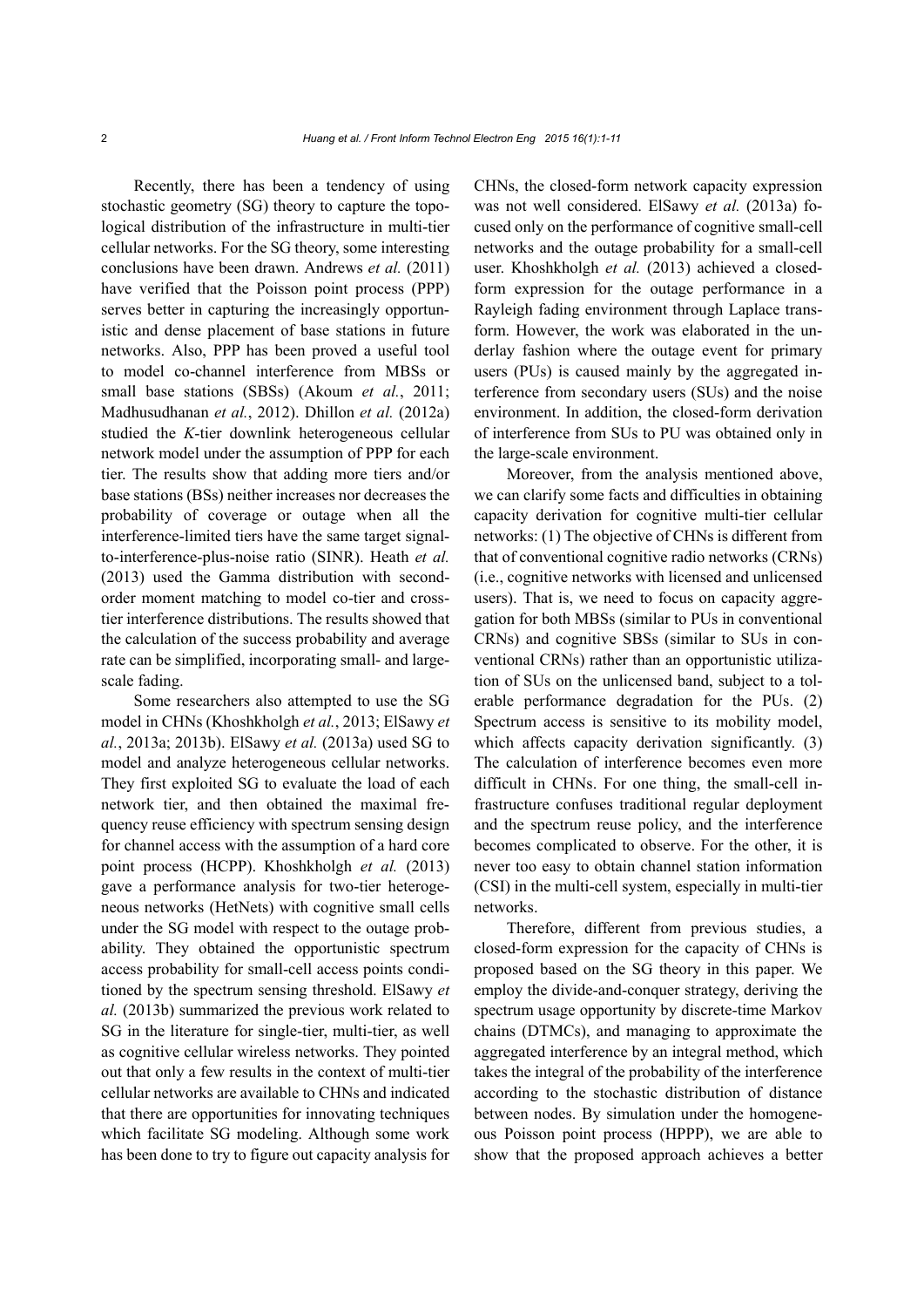approximation to the conventional aggregation interference method which depends on the precise measure of CSI, which is an obstacle in CHNs. Also, we derive the impact of sensing results by modifying factors in the Markov chain and make comparison with ideal/non-ideal sensing.

# **2 System model**

In this paper we focus on a downlink two-tier CHN where MBSs and SBSs are located in a circular coverage with radius *R*. All the users associate with the BSs, which provide the highest reference signal receiving power (RSRP). Meanwhile, we assume that MBSs and their users use the licensed spectrum band, while SBSs and their users act as the unlicensed users that access the idle channels. Therefore, they work in an overlay manner similar to a typical cognitive radio system; i.e., MBSs and their users work as PUs, and SBSs and their users are SUs. Note that both of them serve as the cellular network. Thus, both the capacities of MBSs and SBSs need to be taken into consideration in CHNs. Each time slot is divided into two periods, i.e., sensing period *T*s (where SBSs and their users scan throughout the spectrum band) and data transmission period (where SBSs access the channel if finding a vacancy for MBSs). The structure of the frame is illustrated in Fig. 1. The time for merging the sensing results and their feedback to the serving SBSs

is ignored. Here we assume that at most one user is allowed to access the channel during the time slot for each macro cell or small cell, while the same frequency can be reused in other cells.

Instead of assuming MBSs and SBSs are placed deterministically in a grid model, we adopt an HPPP model in this paper, where MBSs and SBSs follow the HPPP process with density  $\lambda_M$  and  $\lambda_F$ , respectively. Also, users located in the CHNs follow the HPPP with density  $\lambda_{\text{U}}$ , which includes *X* MBS users and *Y* SBS users. The idea of HPPP derives from SG which aims at averaging over all the network topologies seen from a generic node weighted by their probability of occurrence. HPPP has been shown by Dhillon *et al.* (2012b) as an equally accurate model to capture the performance of the network compared with the conventional grid model, whereas the former is more preferable for its tractability and better at describing the increasing opportunistically placed base stations in the future.

In the context of two-tier CHNs, there exist two kinds of interference (Fig. 1), i.e., co-tier and crosstier interference. Specifically, for the MBS users, co-tier interference comes from other MBSs while cross-tier interference is caused by all the SBSs. Likewise, for the SBS users, co-tier interference derives from other SBSs while signals from all MBSs lead to cross-tier interference. We assume that all MBSs and SBSs simultaneously transmit to their associated users with the same power  $P_M$  and  $P_F$ ,



**Fig. 1 Illustration of a two-tier heterogeneous network**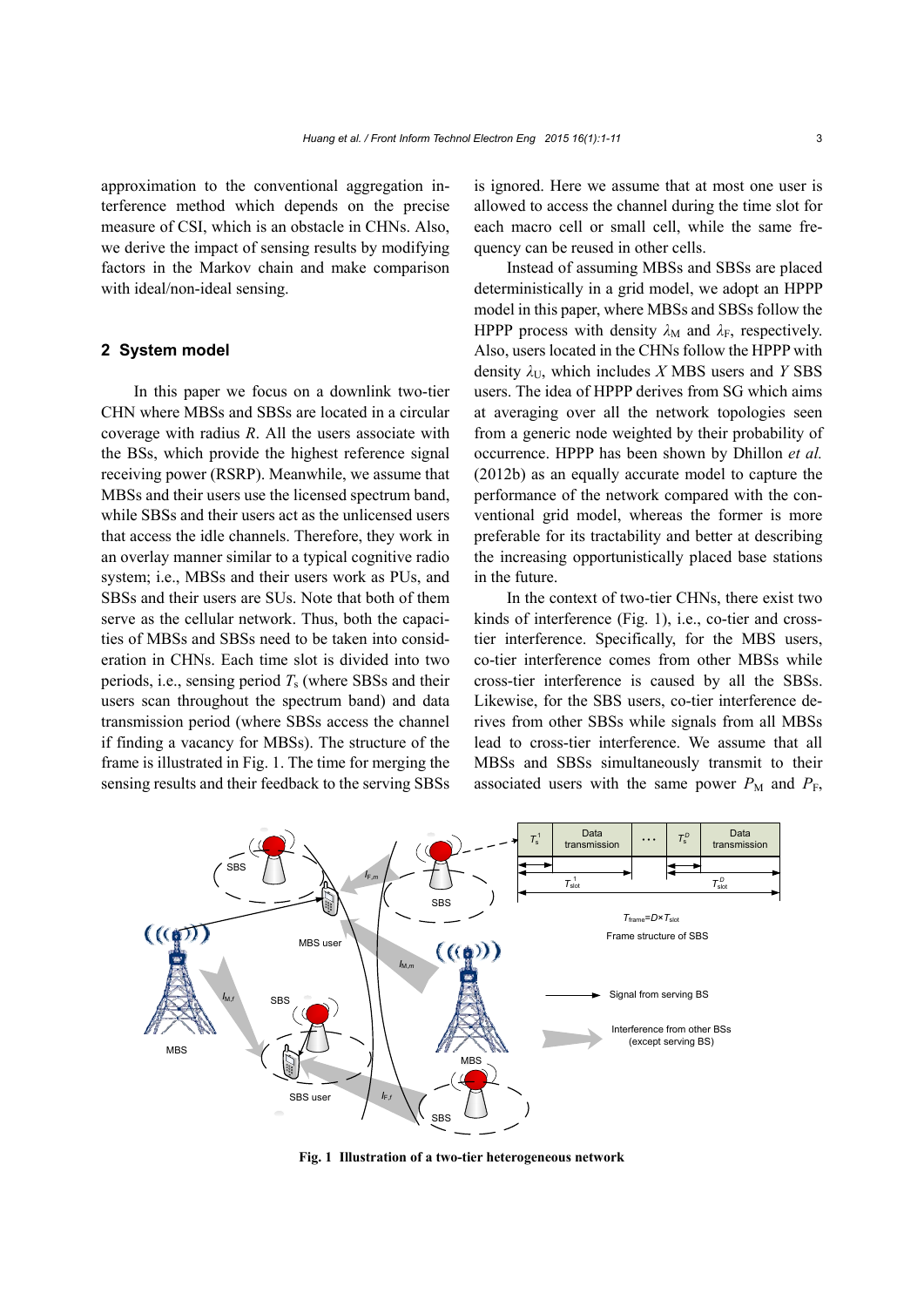respectively. Let  $g_M$  denote the transmission gain from MBS to its serving user. Similarly,  $g_F$  is the transmission gain from SBS to its serving user. The noise is assumed to be a zero-mean complex additive white Gaussian random variable with power  $P_{\text{Noise}}$ .

Generally speaking, the sensing results of SBSs greatly impact the interference context. Therefore, we discuss the SINR of both MBSs and SBSs from the aspect of variant sensing results, i.e., ideal sensing with no sensing error and non-ideal sensing with miss-detection or false-alarm events.

For the case of ideal sensing, there is no interference between two tiers, and thus only co-tier interference exists. The SINRs of MBS and SBS users are

$$
\text{SINR}_{m} = \frac{P_{\text{M}}g_{\text{M}}}{I_{\text{M},m} + P_{\text{Noise}}},\tag{1}
$$

$$
\text{SINR}_{f} = \frac{P_{\text{F}}g_{\text{F}}}{I_{\text{F},f} + P_{\text{Noise}}},\tag{2}
$$

where  $I_{M,m}$  is the interference for MBS user *m* from other MBSs, and  $I_{F,f}$  is the interference caused by other SBSs for SBS user *f*.

For the case of non-ideal sensing, the events of miss-detection and false-alarm would cause crosstier interference for both MBSs and SBSs. Accordingly, for MBS and SBS users, their SINRs are

$$
\overline{\text{SINR}}_m = \frac{P_\text{M} g_\text{M}}{I_{\text{M},m} + I_{\text{F},m} + P_{\text{Noise}}},\tag{3}
$$

$$
\overline{\text{SINR}}_f = \frac{P_{\rm F}g_{\rm F}}{I_{\rm M,f} + I_{\rm F,f} + P_{\rm Noise}},\tag{4}
$$

where  $I_{F,m}$  stands for the interference from all the SBSs to MBS user  $m$ , and  $I_{\text{M}f}$  is the interference caused by all the MBSs to SBS user *f*.

# **3 Capacity derivation for cognitive heterogeneous networks**

In the CHN model, it is hard to derive the capacity due to the uncertainty of spectrum mobility and the complex interference between users and heterogeneous base stations. As DTMC has advantages in analyzing the reliability and performance of the service portfolio (Gelabert *et al.*, 2010; Huang *et al.*, 2011; Meerja *et al.*, 2011), we consult the Markov chain to derive the distribution of time slots under different sensing results; meanwhile, the interference is captured with the HPPP assumption in an SG way.

# **3.1 Markov chain model for spectrum mobility**

The method of DTMC to capture spectrum mobility is defined by its state, transfer probability, and steady probability. In what follows, we assume that the arrival probability and departure probability for MBS users are  $\lambda_a$  and  $\lambda_d$ , respectively.

1. State

Assuming that there are *M* time slots occupied by MBS users on the channel, we use  $\psi = {\psi(u) = 0 \text{ or } 1}$ ,  $u=1, 2, ..., M$  to represent the occupancy state of all MBS users, where  $\psi(u)=0$  means that the MBS user is on the channel while  $\psi(u)=1$  means it is absent. Then 1  $\phi(i) = \sum \psi(u)$  $=\sum_{u=1}^{M}\psi(u)=$ *u*  $(i) = \sum \psi(u) = i$  (0≤*i*≤*D*) denotes that there are *i* 

MBS users in the frame and *D* is the number of time slots.

#### 2. Transfer probability

Here MBS users arrive and depart in a Poisson way; meanwhile, once one MBS user arrives, a single time slot of consecutive frames will be occupied for an exponentially distributed time period until it leaves. The probability of *k* (*k≤i*) MBS users' arrival during the frame is given by

$$
p_{A}(k) = p\{N_{A} = k\} = \frac{(\lambda_{a} T_{\text{frame}})^{k}}{k!} e^{-\lambda_{a} T_{\text{frame}}},
$$
 (5)

where  $N_A$  is the number of MBS users which arrive at the channel during the frame and  $T_{\text{frame}}=D\times T_{\text{slot}}$  means the total time of the frame.

Since both the arrival and departure for MBS users follow a Poisson way, the probability that at least one MBS user leaves is

$$
p_{\rm D} = 1 - p_{\rm D}(0) = 1 - e^{-\lambda_{\rm d} T_{\rm frame}}, \qquad (6)
$$

where  $p_D(0)$  means there is no MBS user leaving the channel. Then the probability of *l* departures out of *i* MBS users during the frame is given by

$$
p_{\rm D}(i,l) = p\{N_{\rm D} = l\}
$$
  
=  $\binom{i}{l} (1 - e^{-\lambda_{\rm d} T_{\rm frame}})^l (e^{-\lambda_{\rm d} T_{\rm frame}})^{i-l}$ , (7)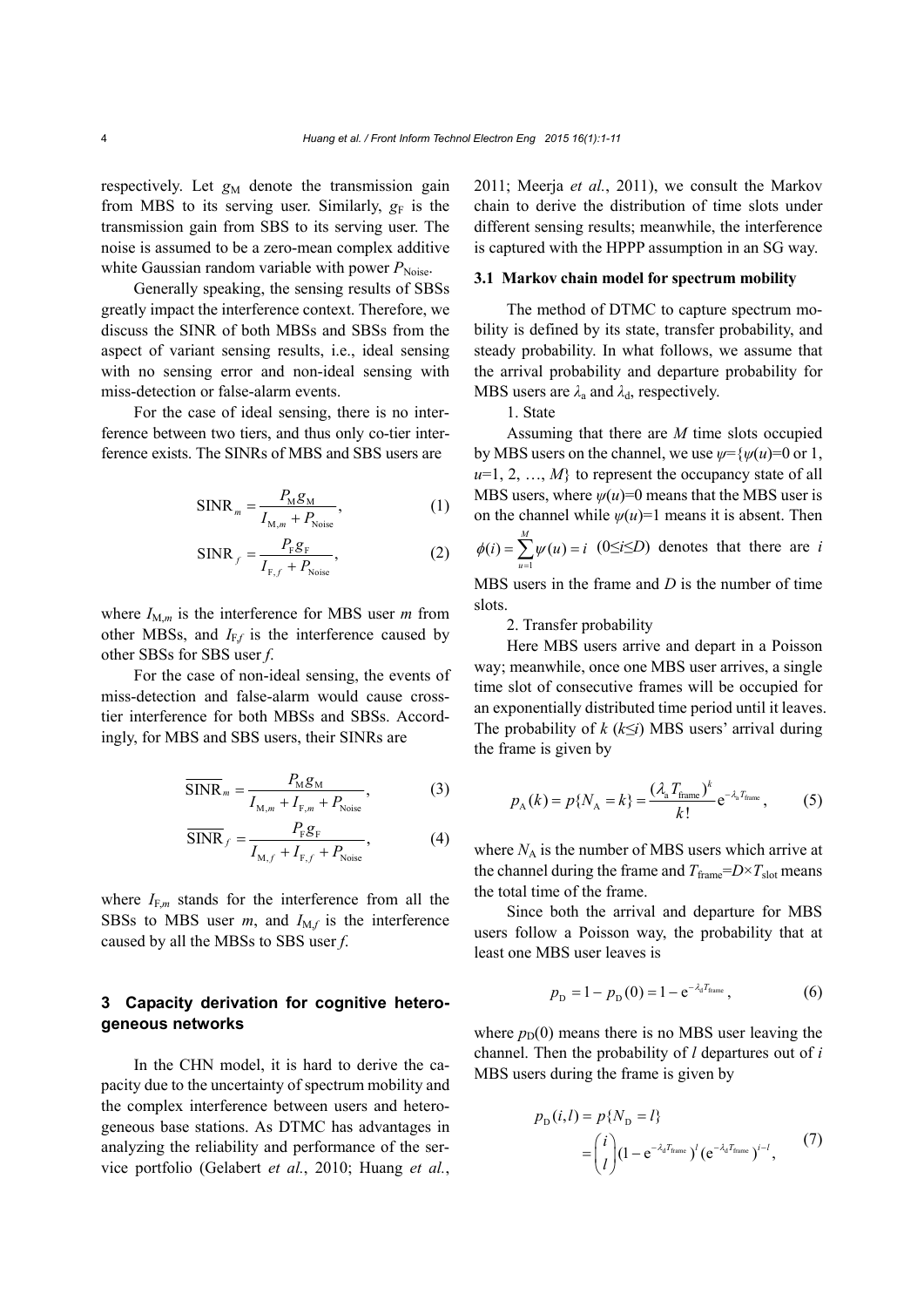where  $N_D$  is the number of MBS users leaving the channel during the frame.

Therefore, in state  $\phi(i)$ , the probability of *k* MBS users' arrival with *l* users' departure is expressed as

$$
A(i,k,l) = \begin{cases} p_A(k), & i-l+k < D, \\ 1 - \sum_{d=0}^{k-1} p_A(d), & i-l+k = D. \end{cases}
$$
 (8)

Correspondingly, the probability of *l* departures in state  $\phi(i)$  is

$$
D(i,k,l) = p_{\rm D}(i,l). \tag{9}
$$

The transition probability matrix *P* can be derived by calculating all the state transform probabilities  $p_{ij}$ from  $\phi(i)$  to  $\phi(i+H)$ . An element of the matrix is derived as

$$
p_{ij} = p_{i+H,i} = p((i+H)|i)
$$
  
= 
$$
\sum_{k=\max(-H,0)}^{i} A(i, H+k, k) D(i, H+k, k) \quad (10)
$$
  

$$
(0 \le i \le D, -i \le H \le D).
$$

3. Steady probability *π*(*i*)

Constructing the steady state probability  $\pi(i)$  $(i=0, 1, ..., D)$  as the elements of matrix  $\Pi = [\pi(0),$  $\pi(1), \ldots, \pi(D)$ ], we are able to obtain  $\pi(i)$  by finding the solution with respect to the following condition equation:

$$
\boldsymbol{\Pi} = \boldsymbol{\Pi} \cdot \boldsymbol{P}.\tag{11}
$$

4. Ideal MBS and SBS users

For the case of ideal sensing, the average number of ideal MBS users during the frame can be calculated by accumulating all the possible states:

$$
N_{\rm p} = \sum_{i=0}^{D} i \cdot \pi(i). \tag{12}
$$

Therefore, the average number of ideal SBS users is as follows:

$$
N_{\rm s} = D - N_{\rm p}.\tag{13}
$$

#### 5. Considering the case of miss-detection

For the case of non-ideal sensing, the number of MBS users on the channel needs to be modified. Firstly, we take the miss-detection error into consideration. In what follows, the modified metrics from the perspective of SBS users are discussed. Assuming that events of miss-detection and false-alarm are independent, we can derive the modifying factor by considering all the situations:

$$
\alpha(i,m) = \begin{cases} \sum_{m=0}^{i} {i \choose m} p_{md}^{m} (1-p_{md})^{i-m}, & (14) \\ 0 \le i \le D, \ 0 \le m \le i, \\ 0, & 0 \le i \le D, \ i < m \le D, \end{cases}
$$

where  $p_{\text{md}}$  is the miss-detection probability.

Thus, the number of time slots with missdetection in state  $\phi(i)$  is redefined as

$$
N_{\rm Sh} = \sum_{m=0}^{D} \sum_{i=0}^{D} \alpha(i, m) m \pi(i), \qquad (15)
$$

while the number of time slots occupied by pure MBS users is refreshed as

$$
N_{\rm M} = N_{\rm p} - N_{\rm Sh}.\tag{16}
$$

# 6. Considering the case of false-alarm

Similarly, the total probability modifying factor due to the false-alarm error is given by

$$
\beta(i,k) = \begin{cases} \sum_{k=0}^{D-i} {D-i \choose k} p_{\text{fa}}^k (1-p_{\text{fa}})^{D-i-k}, & (17) \\ 0 \le i \le D, \ 0 \le k \le D-i, \\ 0, & 0 \le i \le D, \ D-i < k \le D, \end{cases}
$$

where  $p_{fa}$  is the false-alarm probability.

The number of free time slots in state  $\phi(i)$  is

$$
N_{\text{Free}} = \sum_{k=0}^{D} \sum_{i=0}^{D} \beta(i,k) k \pi(i).
$$
 (18)

After defining the interfering time slots with shared and free slots with respect to MP and FP, the number of time slots with pure SBS users is concluded as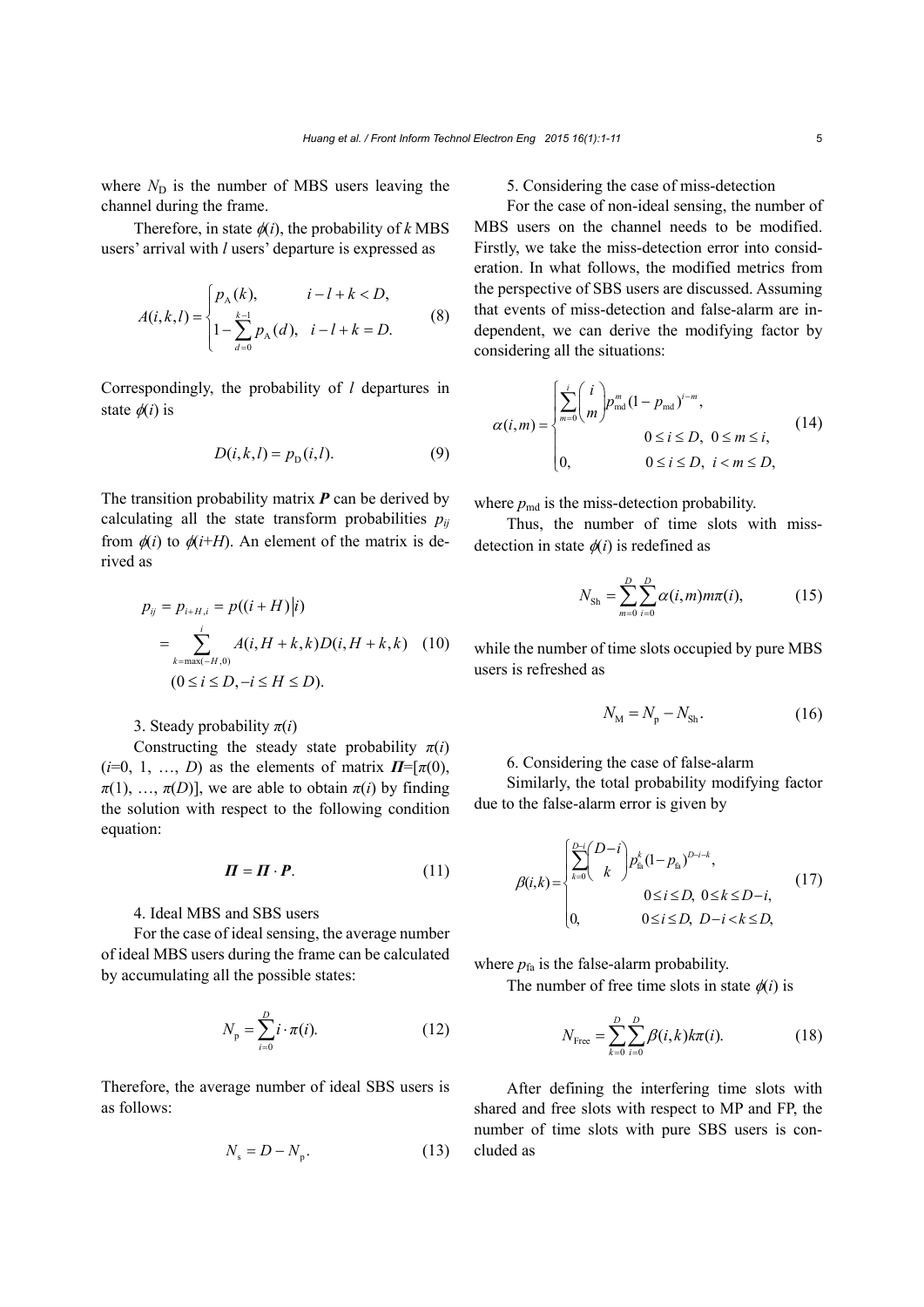$$
N_{\rm F} = D - N_{\rm M} - N_{\rm Sh} - N_{\rm Free} = N_{\rm s} - N_{\rm Free}.
$$
 (19)

To make the ideal and non-ideal cases clear, the distribution of time slots with or without sensing errors is illustrated in Fig. 2.



**Fig. 2 Time slots distribution with (a) or without (b) miss-detection and false-alarm errors** 

# **3.2 Approximating capacity of CHN with HPPP assumption**

In this paper, assuming that interference is captured by the density of base stations, we consider an integral way to derive the interference. The idea derives from a 'fluid model' (Kelif and Alman, 2005; Khawam *et al.*, 2007) which uses the integral of the density of BSs in the whole network to calculate the capacity. In HPPP models, BSs are randomly distributed in a series of concentric circles, and the areas of the annuluses between two adjacent concentric circles follow Poisson distribution along the radial direction from the center (Fig. 3).

**Lemma 1** In the HPPP model as defined, the probability density function (PDF) of distance *r* can be given by

$$
f(r) = 2\lambda\pi r e^{-\lambda\pi r^2}.
$$
 (20)

**Proof** According to the definition of the Poisson point process, we have

$$
g(r) = e^{-\lambda \pi r^2}, \qquad (21)
$$

where  $g(r)$  is the cumulative density function (CDF) of the event that no BS is closer than *r*.

In the HPPP model, there is only one BS on one single circle. Therefore, the CDF of distance *r* can be



**Fig. 3 The distribution sketch of the homogeneous Poisson point process (HPPP)** 

expressed as

$$
F(r) = 1 - g(r) = 1 - e^{-\lambda \pi r^2}.
$$
 (22)

Taking the derivative of  $r$  with respect to  $F(r)$ , we can obtain the PDF of distance *r* as given by Eq. (20). Namely, the probability that an interference BS occurs in the distance of  $r$  from the user is  $f(r)$ .

As to the channel model, we consider only power loss propagation for short. Define the path loss model as  $L(r)=r^{\alpha}$ , where  $\alpha$  is the decaying rate of fast fading. Taking the integral in the coverage of interfering base stations, we can obtain the interference for MBS and SBS users, respectively. The following analysis uses the notion of typicality of HPPP, which is made precise using Palm theory (Stoyan *et al.*, 1995). In brief, Palm theory shows that every point in HPPP enjoys the same status and the whole distribution appears to be the same when it is observed at an arbitrary location.

For the case of ideal sensing (Fig. 2a), only co-tier interference exists. Therefore, there are two kinds of interference categorized for different tiers:

1. When the channel is occupied by MBS users, for a specific MBS user, the interference from other MBSs is given by

$$
I_{\mathrm{M},m} = \int_0^{2\pi} \int_x^R p_\mathrm{M} \lambda_\mathrm{M} 2\pi r \mathrm{e}^{-\lambda_\mathrm{M} \pi r^2} r^\alpha \mathrm{d}r \mathrm{d}\theta. \qquad (23)
$$

2. Similarly, when the channel is occupied by SBS users, the interference from other SBSs is as follows:

$$
I_{\mathrm{F},f} = \int_0^{2\pi} \int_x^R p_\mathrm{F} \lambda_\mathrm{F} 2\pi r \mathrm{e}^{-\lambda_\mathrm{F} \pi r^2} r^\alpha \mathrm{d}r \mathrm{d}\theta, \qquad (24)
$$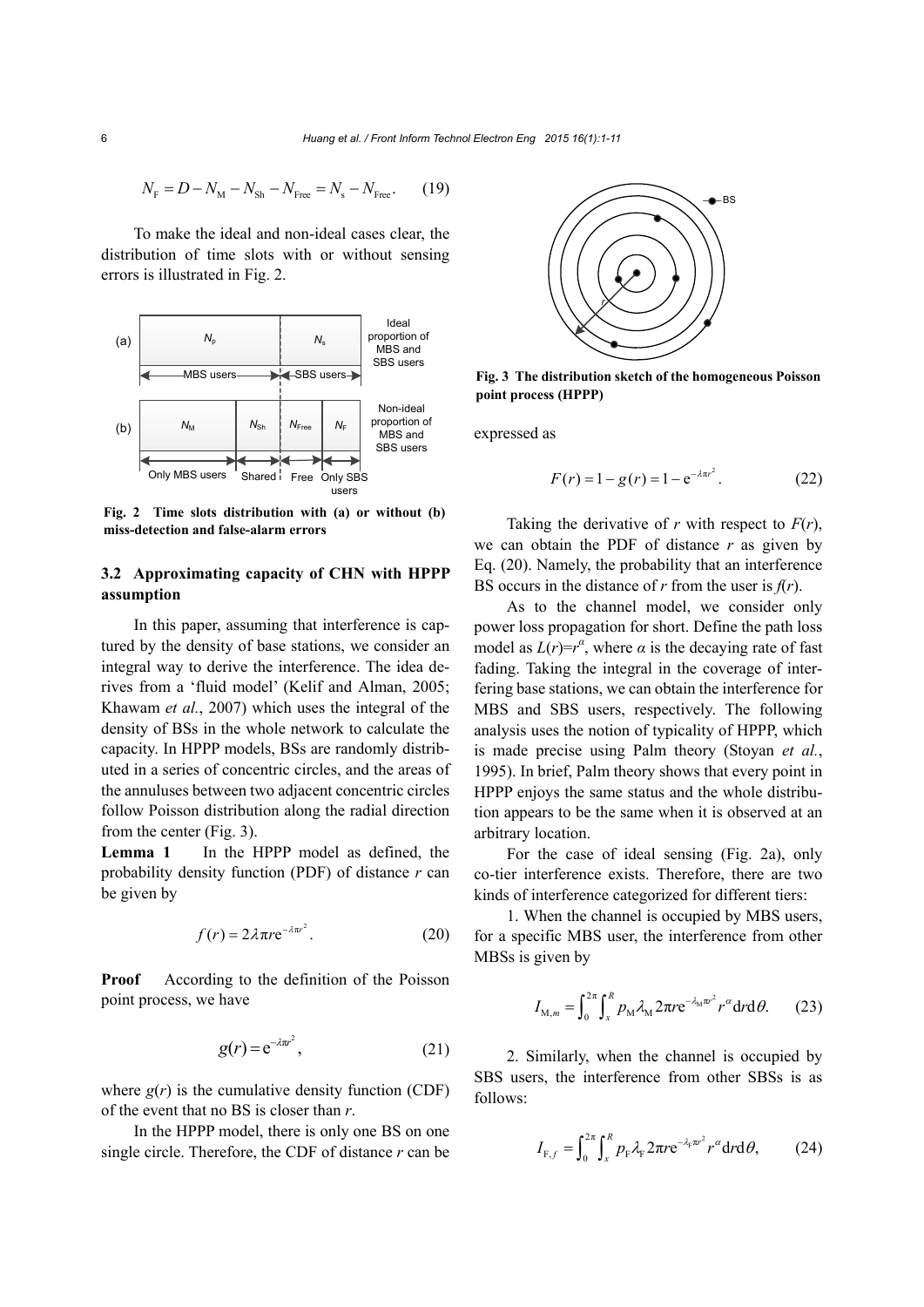where  $x$  is the distance between the BS and its serving user, which satisfies the conditions *R*>>*x* and *R*>>0.

For the case of non-ideal sensing (Fig. 2b), there are four different cases. In particular, when the channel is occupied by both MBS users and SBS users in shared time slots, there is also cross-tier interference except for co-tier interference.

1. When the time slots are free, there is no interference.

2. When the channel is occupied by MBS users, the interference is the same as Eq. (23).

3. When the channel is occupied by SBS users, the interference can be expressed by Eq. (24).

4. When there are both MBS and SBS users on the channel, for a specific MBS user, the interference from all the SBSs is as follows:

$$
I_{F,m} = \int_0^{2\pi} \int_0^R p_F \lambda_F 2\pi r e^{-\lambda_F \pi r^2} r^{\alpha} dr d\theta
$$
  

$$
\approx \frac{2\pi p_F \Gamma(\alpha/2+1)}{(\pi \lambda_F)^{\alpha/2}},
$$
 (25)

where  $\Gamma(x) = \int_0^{+\infty} t^{x-t} e^{-t} dt$ .

For a specific MBS user, the interference from all the MBSs is derived by

$$
I_{\text{M},f} = \int_0^{2\pi} \int_0^R p_{\text{M}} \lambda_{\text{M}} 2\pi r e^{-\lambda_{\text{M}} \pi r^2} r^{\alpha} dr d\theta
$$
  

$$
\approx \frac{2\pi p_{\text{M}} \Gamma(\alpha / 2 + 1)}{(\pi \lambda_{\text{M}})^{\alpha/2}}.
$$
 (26)

**Remark 1** Due to the assumption of *R*>>0, Eqs. (25) and (26) can be approximated as Gamma functions. However, Eqs. (23) and (24) cannot be written in a similar way since the lower limitation is starting from *x*.

To conclude, the whole network capacity for the ideal sensing case can be expressed as

$$
C = C_{\rm M} + C_{\rm F}
$$
  
=  $\frac{W\eta}{D} \left[ N_{\rm p} \sum_{m=1}^{X} \log_2(1 + \text{SINR}_m) + N_{\rm s} \sum_{f=1}^{Y} \log_2(1 + \text{SINR}_f) \right],$  (27)

where *W* is the bandwidth of the channel,  $\eta = 1 - T_s/T_{\text{slot}}$ is the sensing efficiency, and  $C_M$  and  $C_F$  represent the capacities of the macro cell and small cell in an ideal sensing case, respectively.

When there exist sensing errors, the capacity of the whole network is modified by

$$
\overline{C} = \overline{C}_{\text{M}} + \overline{C}_{\text{F}}
$$
\n
$$
= \frac{W\eta}{D} \bigg[ N_{\text{M}} \sum_{m=1}^{X} \log_2(1 + \text{SINR}_m) + N_{\text{F}} \sum_{f=1}^{Y} \log_2(1 + \text{SINR}_f)
$$
\n
$$
+ N_{\text{Sh}} \bigg( \sum_{m=1}^{X} \log_2(1 + \overline{\text{SINR}}_m) + \sum_{f=1}^{Y} \log_2(1 + \overline{\text{SINR}}_f) \bigg) \bigg],
$$
\n(28)

where  $\overline{C}_{\text{M}}$  and  $\overline{C}_{\text{F}}$  are the capacities of the macro cell and small cell in the non-ideal sensing case, respectively.

# **4 Simulation results and analysis**

To verify the proposed capacity expression, we present several numerical metrics and give relative analysis in this section. In the simulation, we assume that the MBSs, SBSs, and users in the two-tier CHN are distributed within a circle of radius 500 m, following an HPPP way with densities 0.00004, 0.0008, and 0.0016  $m^{-2}$ , respectively. The remaining simulation parameters are listed in Table 1, and an illustration of the two-tier heterogeneous network is shown in Fig. 4. In what follows, we present the comparison of the capacity of the uniform model and HPPP model as well as the results derived by integral and sum

**Table 1 Simulation parameters** 

| Parameter          | Definition                   | Value                    |
|--------------------|------------------------------|--------------------------|
| $P_{\rm M}$        | Transmit power of MBS        | 20 W                     |
| $P_{\rm F}$        | Transmit power of SBS        | 0.1 W                    |
| $P_{\text{Noise}}$ | Power of noise               | 1 W                      |
| W                  | Physical bandwidth           | 1 Hz                     |
| $\alpha$           | Decaying rate of fast fading | 3                        |
| D                  | Number of slots in a frame   | 20                       |
| $T_{\rm slot}$     | Period of a time slot        | $0.577$ ms               |
| $T_{\rm s}$        | Period of sensing time       | $25 \text{ }\mu\text{s}$ |
| $\lambda_{\rm a}$  | AP of the MBS users          | $0.1 - 0.9(0.8^*)$       |
| $\lambda_{\rm d}$  | DP of the MBS users          | $0.1 - 0.9$ $(0.5^*)$    |
| $p_{\rm md}$       | Miss-detection probability   | $0 - 0.99$ $(0.01^*)$    |
| $p_{fa}$           | False-alarm probability      | $0 - 0.99$ $(0.73^*)$    |

\* Default value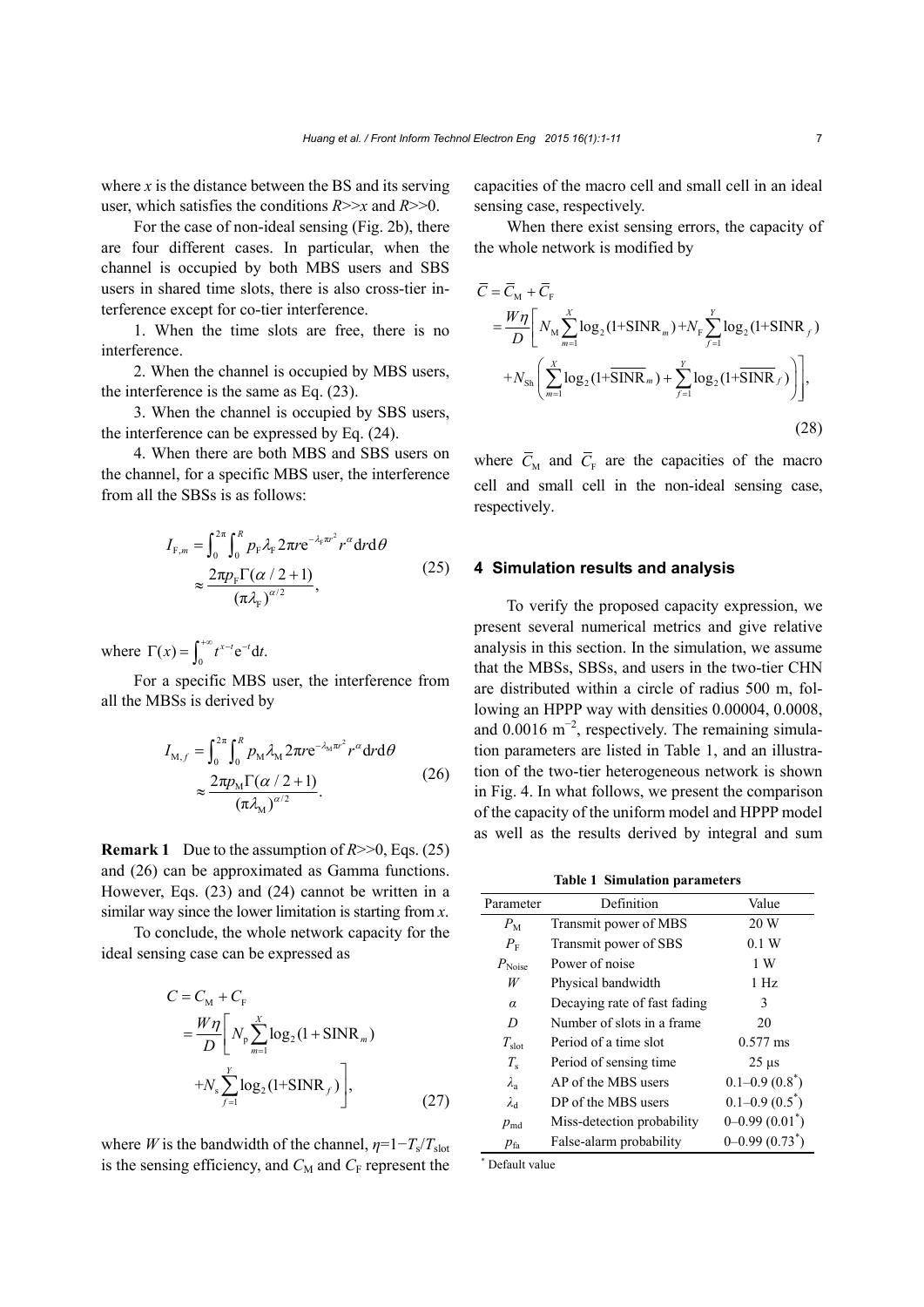methods. Furthermore, the effect of the arrival probability (AP) and departure probability (DP) is analyzed, while the effect of ideal and non-ideal sensing on capacity is presented.



**Fig. 4 Two-tier heterogeneous network (** $\lambda_M$ **=0.00004 m<sup>-2</sup>,**  $λ$ **F**=0.0008 m<sup>−2</sup>, *R*=500 m)

References to color refer to the online version of this figure

## **4.1 Capacity comparison of the proposed method**

Before presenting the results of the proposed statistical methods for CHNs capacity, we first compare the capacity of different models (Fig. 5), i.e., the HPPP model and uniform model (where MBSs and SBSs are uniformly distributed). It can be observed that the capacity in the two models keeps growing with the density of SBSs, while the uniform model reaches a higher network capacity than the HPPP model. This is because the likelihood of a dominant interferer is higher for the HPPP model and the same results can be found in ElSawy *et al.* (2013b). Also,



**Fig. 5 Capacity comparison between the uniform model** and HPPP model by the integral method  $(\lambda_M=0.00004$ **m**<sup>−2</sup>,  $\lambda$ <sub>F</sub>=0.0008 m<sup>−2</sup>, *R*=500 m)

we can observe that the capacities of the two models become close when the density of SBSs increases. Thus, the HPPP model provides a lower bound on capacity than traditional uniform models; meanwhile, at a high density of the network, regularity or irregularity matters little.

We simulate the capacity of the network derived by the integral method and sum method in the HPPP model (Fig. 6). It can be figured out that the integral method has a lower capacity than the sum method. The reason lies in the fact that the integral method calculates interference from a continuous aspect while the sum method supposes that the base stations are distributed in a discrete way. Thereby, the integral method aggregates a higher interference resulting in a lower capacity. Also, as the density of SBSs increases, the gap between these two methods becomes smaller (when the density of SBSs increases from 0.00063 to  $0.0014 \text{ m}^{-2}$ , the gap decreases from 12% to 1%). This is because a continuous distribution of base stations approaches the discrete distribution at the high density of SBSs.



**Fig. 6 Comparison between the integral method and**  sum method in the HPPP model  $(\lambda_M=0.00004 \text{ m}^{-2})$ , *λ***F=0.0008 m<sup>−</sup><sup>2</sup> ,** *R***=500 m)**

## **4.2 Effect of the mobility of MBS users**

In this subsection, we discuss the capacity of the network under different APs and DPs to analyze the effect of the mobility of MBS users on the capacity of the network (Figs. 7–10).

Fig. 7 illustrates the network capacity under different departure probabilities with the increase in AP of MBS users. It can be observed that the network capacity keeps growing with the increase in AP of MBS users when DP is 0.2, 0.5, and 0.9, respectively.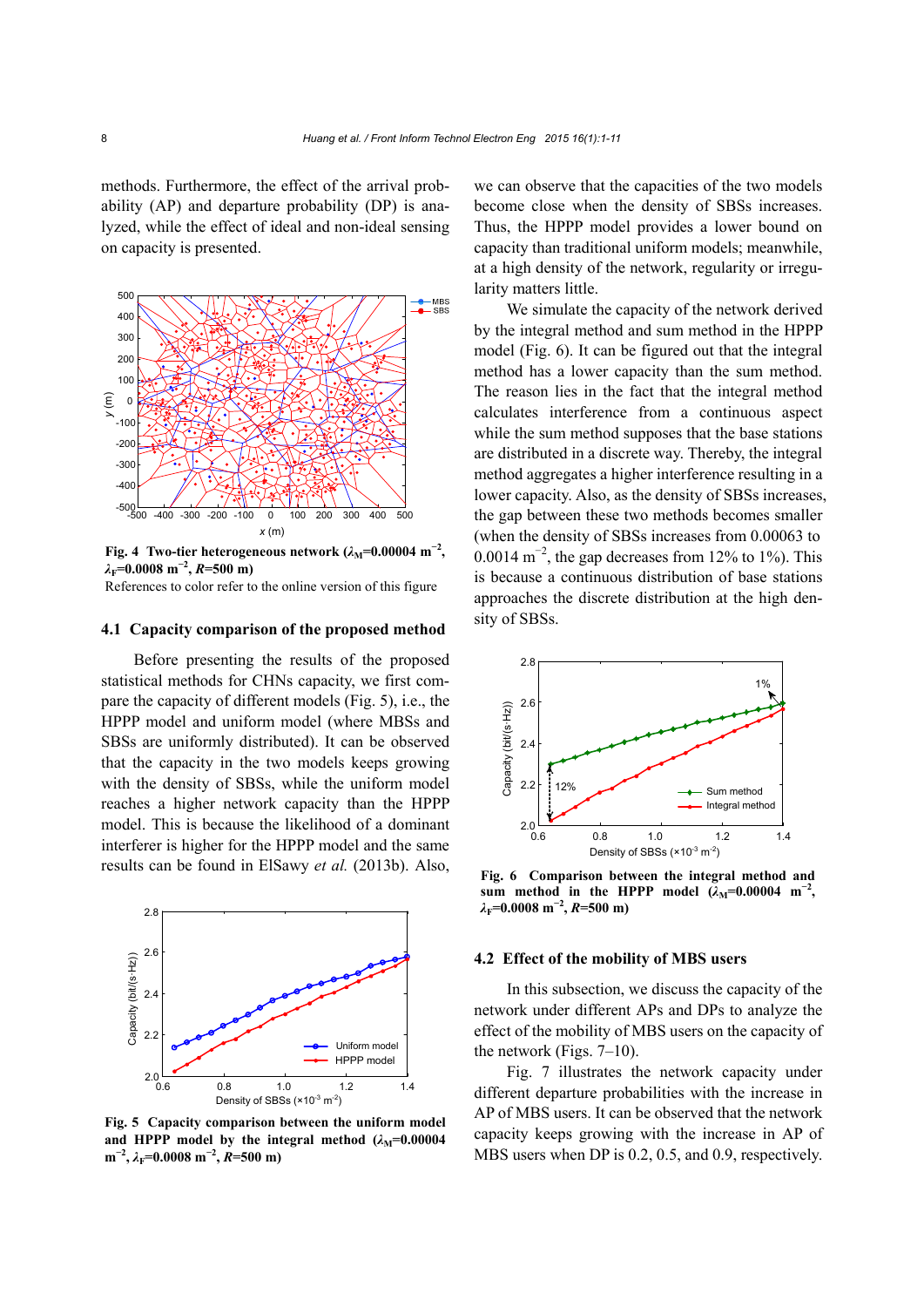When DP is 0.1, however, the network capacity exhibits a slight decline. Actually, at low DP values, the high AP of MBS users impacts the capacity by deteriorating the interference, which results in a lower capacity (when AP goes from 0 to 1, the capacity decreases by 5%). Conversely, in the case of high DP, there are more time slots occupied by MBS users with the increase in AP of MBS users, which results in a higher capacity.

The capacity under different APs with a variance in DP of MBS users is shown in Fig. 8. We can observe that the curves flare up at low DP but show a decline when DP is over certain values. Meanwhile, there is an optimal DP for each curve, which can be inferred from Eq. (7). The reason is that the whole capacity includes macro-cell capacity and small-cell capacity, and macro-cell capacity has a similar tendency to the whole capacity (Figs. 9 and 10). It can be observed that the macro-cell capacity curve has the same tendency as the whole capacity curve while the small-cell capacity curve acts conversely. In fact, in



**Fig. 7 Capacities under different arrival probabilities**  $(p_{\text{md}}=0.01, p_{\text{fa}}=0.73)$ 



**Fig. 9 Macro-cell capacities under different departure** probabilities  $(p_{\text{md}}=0.01, p_{\text{fa}}=0.73)$ 

the case of low DP, more users can connect to MBSs rather than SBSs with the increasing DP, which leads to a higher macro-cell capacity. However, when DP goes higher, the total number of MBS users in the network becomes less, which results in a lower macro-cell capacity. Opposite results can be derived for the capacity SBS network since MBS and SBS users share the same frequency during each frame in the overlay fashion.

## **4.3 Effect of sensing errors**

Capacity with or without sensing errors is considered in this part, i.e., ideal case and non-ideal case, and the comparison is illustrated in Figs. 11 and 12. Fig. 11 describes the ideal and non-ideal cases with various APs. Considering DP of 0.1 and 0.2, the curves of the ideal case are above those of the non-ideal one. This verifies that sensing errors reduce the system capacity to a certain degree. Similar conclusions can be drawn from Fig. 12. This is because, in the case of ideal sensing, there are more MBS users



**Fig. 8 Capacities under different departure probabilities**  $(p_{\text{md}}=0.01, p_{\text{fa}}=0.73)$ 



**Fig. 10 Small-cell capacities under different departure** probabilities  $(p_{\text{md}}=0.01, p_{\text{fa}}=0.73)$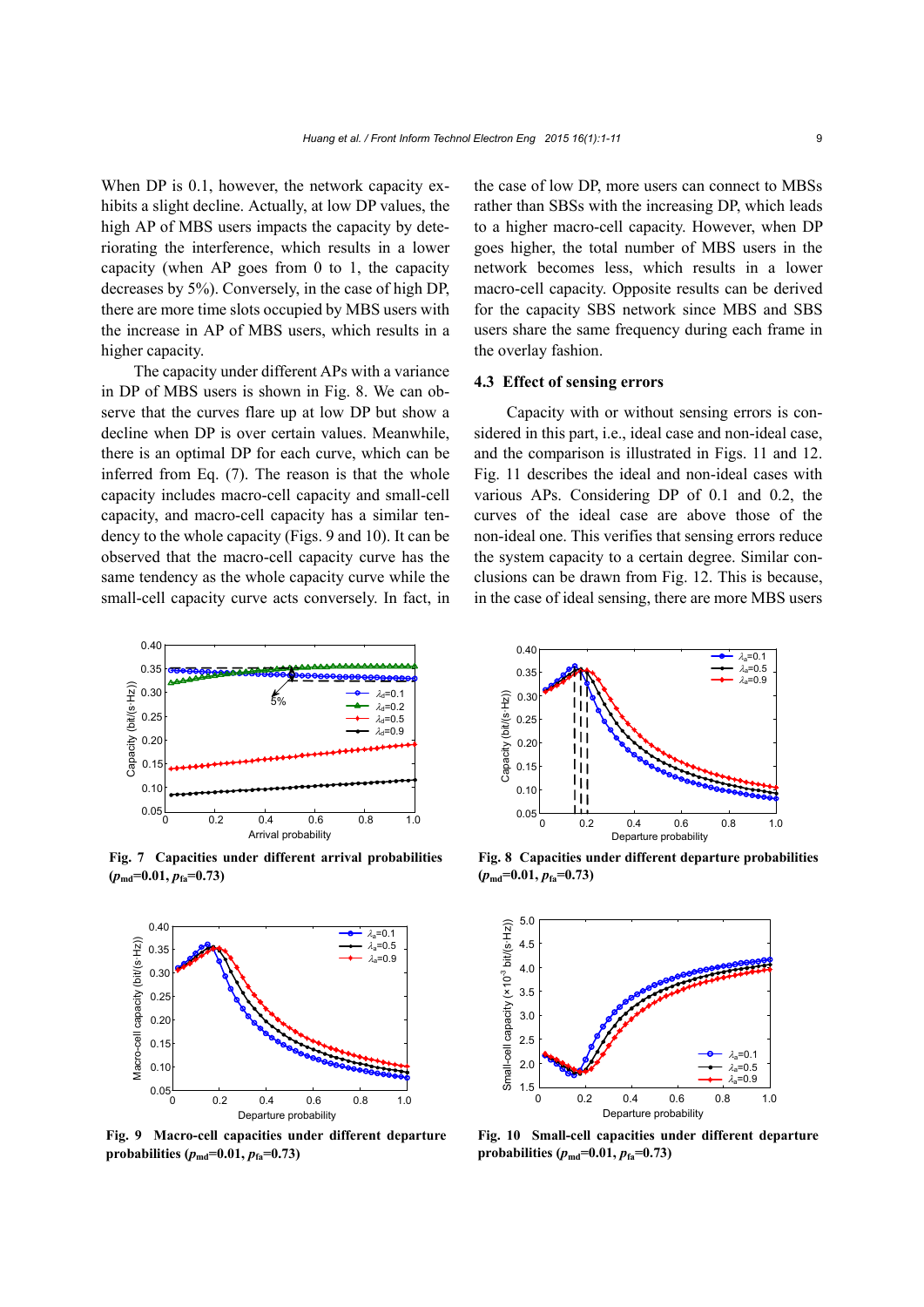and fewer free users on the channel, which brings a higher capacity. Generally speaking, high sensing accuracy helps improve the network capacity.



**Fig. 11 Capacities under different arrival probabilities for ideal and non-ideal cases** 



**Fig. 12 Capacities under different departure probabilities for ideal and non-ideal cases**

## **5 Conclusions and future work**

In this paper, we have derived the network capacity by stochastic geometric methods in a two-tier CHN model. DTMC has been employed to capture the spectrum mobility, while an integral method has been proposed to approximate the interference under different sensing results. Based on the HPPP network model, simulation results have been illustrated to show that the proposed method turns out to be a simple and efficient way to calculate capacity in CHNs. Moreover, we have analyzed the effect of arrival and departure probabilities on CHN capacity. It has been shown that there is an optimal DP for each AP. Finally, comparison has been made between the capacities of ideal and non-ideal cases, and the results verify that the non-ideal case has a higher capacity. In future work we plan to focus on capacity analysis for hyper-dense heterogeneous and small-cell networks.

## **References**

- Akoum, S., Zwingelstein-Colin, M., Heath, R.W., *et al.*, 2010. Cognitive cooperation for the downlink of frequency reuse small cells. Proc. 2nd Int. Workshop on Cognitive Information Processing, p.111-115. [doi:10.1109/CIP. 2010.5604251]
- Akoum, S., Kountouris, M., Heath, R.W., 2011. On imperfect CSI for the downlink of a two-tier network. Proc. IEEE Int. Symp. on Information Theory, p.553-557. [doi:10. 1109/ISIT.2011.6034189]
- Andrews, J.G., Baccelli, F., Ganti, R.K., 2011. A tractable approach to coverage and rate in cellular networks. *IEEE Trans. Commun*., **59**(11):3122-3134. [doi:10.1109/ TCOMM.2011.100411.100541]
- Bennis, M., Perlaza, S.M., Blasco, P., *et al.*, 2013. Selforganization in small cell networks: a reinforcement learning approach. *IEEE Trans. Wirel. Commun.*, **12**(7): 3202-3212. [doi:10.1109/TWC.2013.060513.120959]
- Dhillon, H.S., Ganti, R.K., Baccelli, F., *et al.*, 2012a. Modeling and analysis of *K*-tier downlink heterogeneous cellular networks. *IEEE J. Sel. Area Commun*., **30**(3):550-560. [doi:10.1109/JSAC.2012.120405]
- Dhillon, H.S., Novlan, T.D., Andrews, J.G., 2012b. Coverage probability of uplink cellular networks. Proc. IEEE Global Communications Conf., p.2179-2184. [doi:10. 1109/GLOCOM.2012.6503438]
- ElSawy, H., Hossian, E., 2013. Two-tier HetNets with cognitive femtocells: downlink performance modeling and analysis in a multichannel environment. *IEEE Trans. Mob. Comput.*, **13**(3):649-663. [doi:10.1109/TMC.2013.36]
- ElSawy, H., Hossain, E., Kim, D.I., 2013a. HetNets with cognitive small cells: user offloading and distributed channel access techniques. *IEEE Commun. Mag.*, **51**(6):28-36. [doi:10.1109/MCOM.2013.6525592]
- ElSawy, H., Hossain, E., Haenggi, M., 2013b. Stochastic geometry for modeling, analysis, and design of multi-tier and cognitive cellular wireless networks: a survey. *IEEE Commun. Surv. Tutor.*, **15**(3):996-1019. [doi:10.1109/ SURV.2013.052213.00000]
- Fehske, A.J., Viering, I., Voigt, J., *et al.*, 2014. Small-cell selforganizing wireless networks. *Proc. IEEE*, **102**(3):334- 350. [doi:10.1109/JPROC.2014.2301595]
- Gelabert, X., Sallent, O., Pérez-Romero, J., *et al.*, 2010. Spectrum sharing in cognitive radio networks with imperfect sensing: a discrete-time Markov model. *Comput. Netw.*, **54**(14):2519-2536. [doi:10.1016/j.comnet.2010.04. 005]
- Heath, R.W., Kountouris, M., Bai, T., 2013. Modeling heterogeneous network interference using Poisson point processes. *IEEE Trans. Signal Process.*, **61**(16):4114-4126. [doi:10.1109/TSP.2013.2262679]